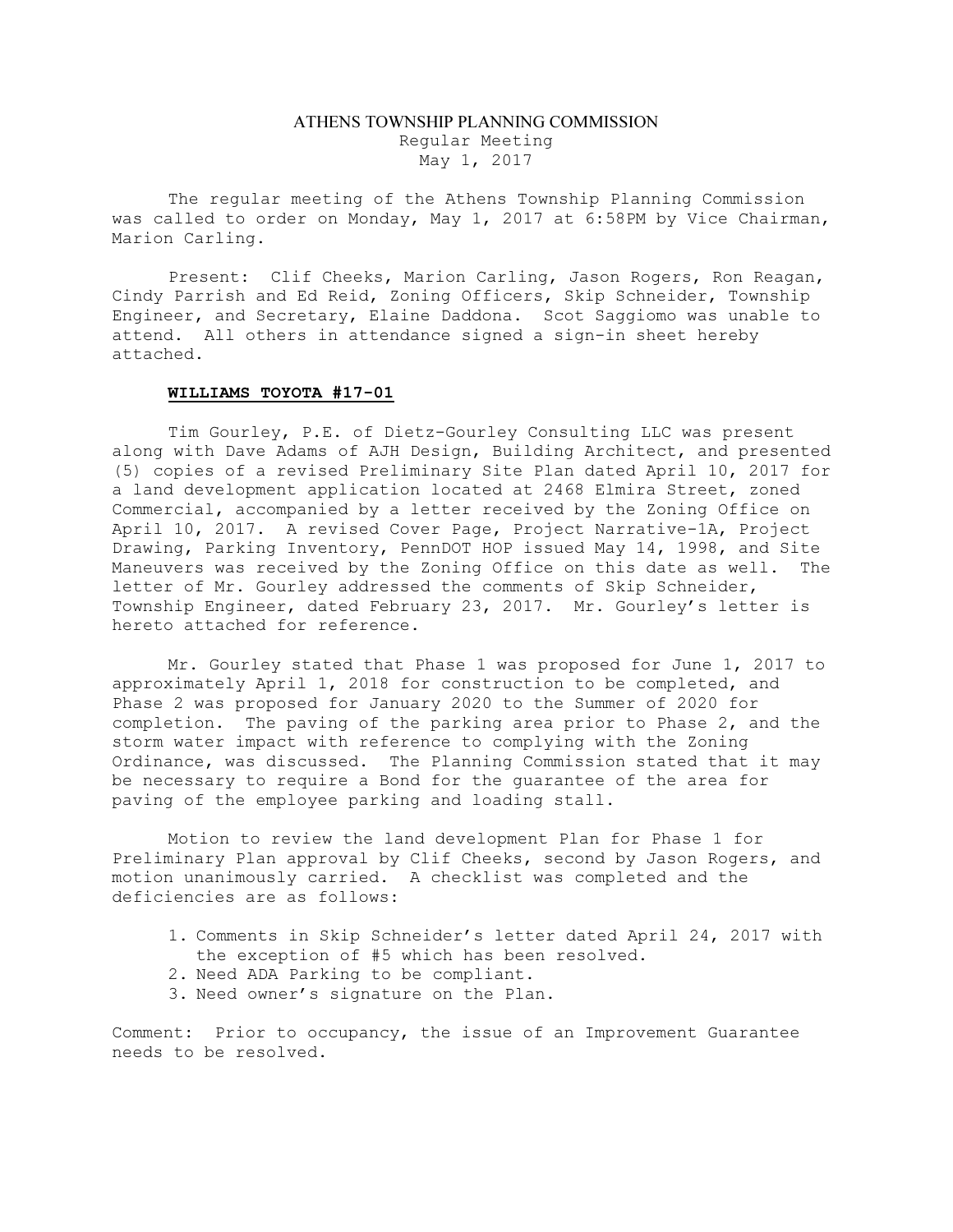Page 2 ATHENS TWP. PLANNING COMM'N May 1, 2017

 Motion by Ron Reagan, second by Jason Rogers to recommend Preliminary Plan approval for Phase 1 to the Supervisor's at their meeting to be held on May 31, 2017 at 7:00PM, contingent upon resolution of the deficiencies, and motion unanimously carried.

## SAYRE USED AUTO SALES, LLC #17-02

 Tim Gourley, P.E. of Dietz-Gourley Consulting, LLC presented eight (8) copies of an application for a land development dated April 7, 2017 and received by the Zoning Office on April 10, 2017 on behalf of the owner of the existing Tobacco World facility, Tariq Awan, for property located at 2477 Elmira Street, zoned Commercial. Documents received were Project Narrative, Storm water Management Plan, E&S Plan, Deed, FEMA Map and Lighting Plan, all dated April 7, 2017.

 Project Narrative states that Sayre Used Auto Sales, LLC proposes to install parking and stormwater management facilities for a proposed used car dealership at 2477 Elmira Street, Sayre PA in Athens Township, Bradford County, Pennsylvania. The project location is in the Commercial Zoning District and not within the 100-year flood plain. The parcels are utilized by the existing Tobacco World facility.

 The proposed facility will include approximately 1,600 SF of automotive service area and approximately 2,400 SF of retail area. The maximum number of employees on a single shift is estimated to be three (3). All repairs and material storage will occur inside the building.

 The proposed expansion will include the parcel as noted above. The site plan details the site layout. No additional utilities are required; services to the existing building will be utilized.

 Sayre Used Auto Sales, LLC will secure the required E&S permit from the Bradford County Conservation District. A copy of the E&S Plan was included with the submission. Copies of the permits issued by the Bradford County Conservation District will be forwarded to the Township upon receipt. Site stormwater will be controlled by a proposed stormwater facility.

 The owner, Tariq Awan, was not present and no Power of Attorney was in place, so the Planning Commission could not proceed with a formal review of the application. Skip Schneider, Township Engineer, had submitted a letter dated April 26, 2017 with review comments to the application, and Mr. Gourley asked that he could be advised of